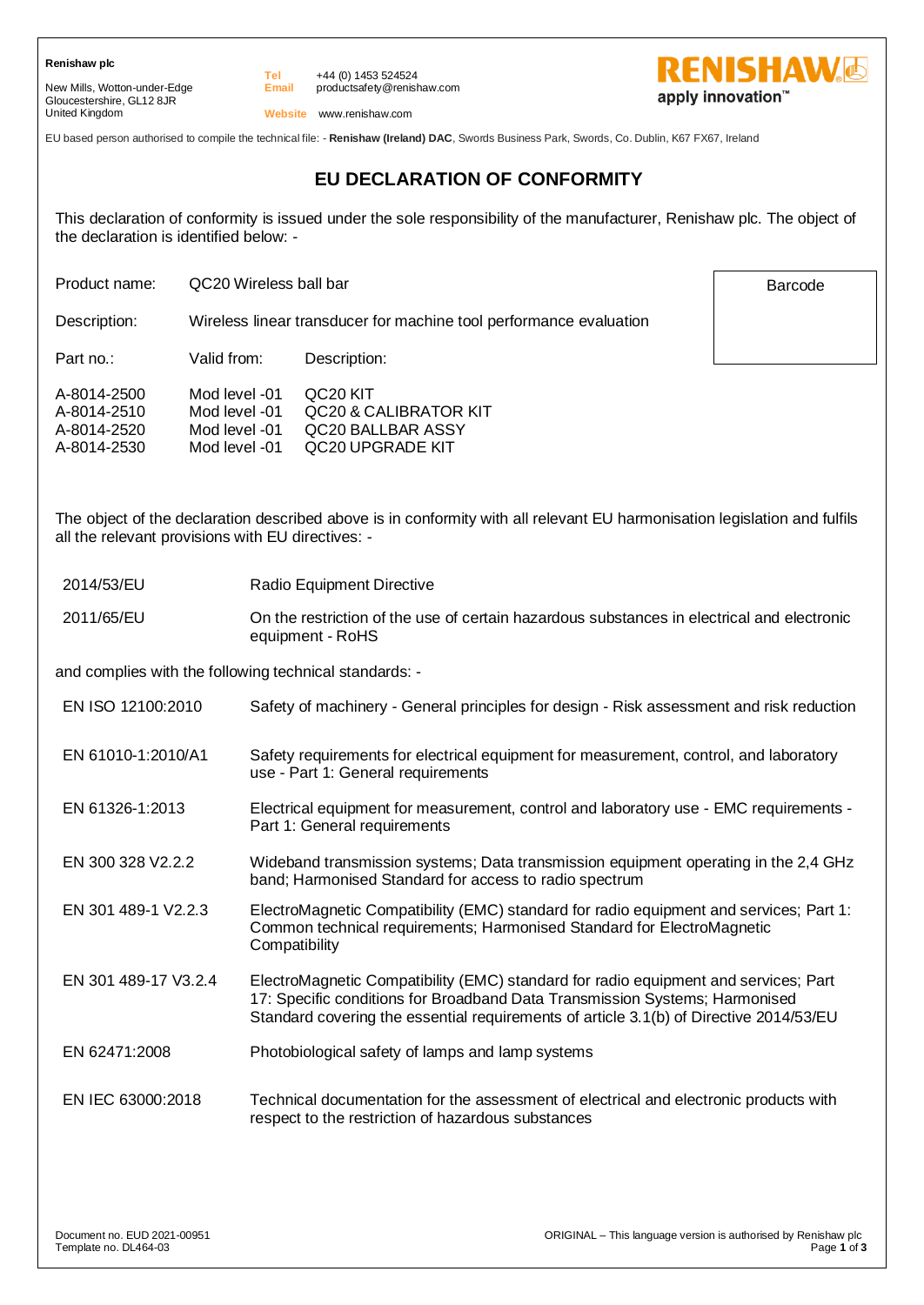| Renishaw plc |  |
|--------------|--|
|--------------|--|

New Mills, Wotton-under-Edge Gloucestershire, GL12 8JR United Kingdom

**Tel Email** +44 (0) 1453 524524 productsafety@renishaw.com



**Website** www.renishaw.com

EU based person authorised to compile the technical file: - **Renishaw (Ireland) DAC**, Swords Business Park, Swords, Co. Dublin, K67 FX67, Ireland

The person authorised to sign for and on behalf of the manufacturer Renishaw Plc.:

Name Mark Hamilton

Job title Project Manager, Laser and Calibration Products Division

**Signature** 

Dated

12/11/2021

Place Renishaw plc, New Mills, Wotton-under-Edge, Gloucestershire, GL12 8JR, United Kingdom.